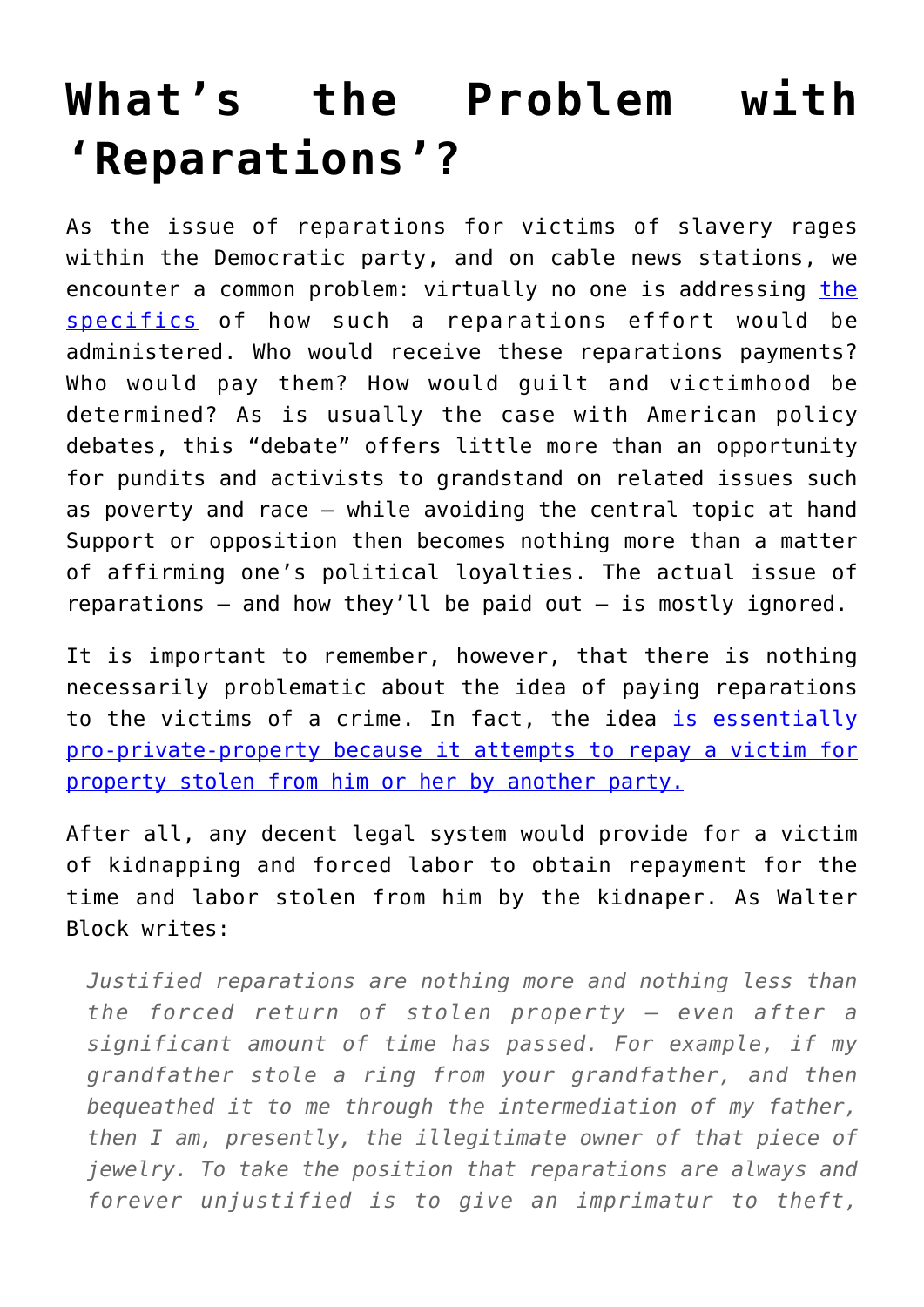*provided a sufficient time period has elapsed. In the just society, your father would have inherited the ring from his own parent, and then given it to you. It is thus not a violation of property rights, but a logical implication of them, to force me to give over this ill-gotten gain to you.*

But here's the rub: in order to do this with an eye toward justice, one must identify specific victims and specific perpetrators. Potentially, as Block suggests, one could envision a legal case in which the heirs of victims would be paid reparations by the heirs of perpetrators. But again, we still encounter the problem of identifying specific persons (and heirs) involved. Reparations cannot be paid in the abstract, since, as [Chris Calton has noted:](https://mises.org/wire/reparations-vs-property-rights)

*[L]ibertarian ethics are not based on abstract moral claims; they're based on concretely identifiable property rights. When a violation of a person's property rights takes place, restitution is the logical means of compensating the victim …*

*But in the real world [on matters of slavery] such a claim is incredibly difficult to prove. And failure to prove a legitimate property claim means that the currently recognized property title holds. Anything else would be committing a new injustice to give the illusion of correcting an old one.*

In light of this, we can see that many of the currently proposed methods of paying out "reparations" are imprecise, vague, and consequently unjust. A program, for example, that forces *all* taxpayers (whether guilty or not of any relevant crimes) to pay reparations to a specific group of people raises several key problems that must be addressed:

1. What if a taxpayer is descended from people who didn't even arrive in the country until after emancipation? That is, should a Japanese-American, whose immigrant ancestors arrived in the United States in 1910, be forced to pay reparations?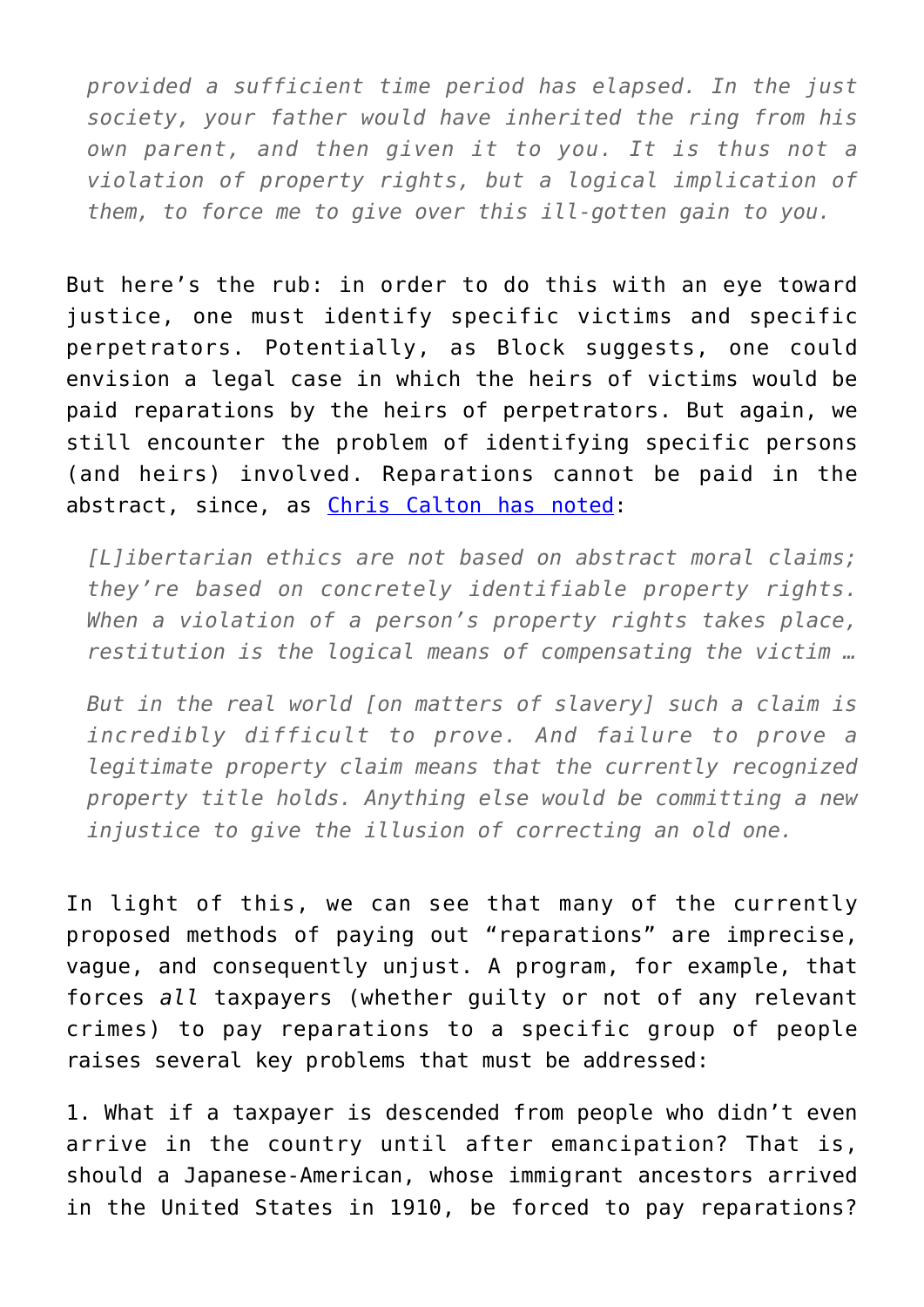How about descendants of Mexicans who arrived in the US in 1925?

2. What if the taxpayer has *some* ancestors who lived in the US before emancipation and some who arrived here afterward? Would that person's "reparation tax bill" be pro-rated to match the fraction of his ancestry that shared antebellum guilt?

3. What if a taxpayer's ancestors were abolitionists who opposed slavery?

4. What if a taxpayer has no ancestors who owned slaves?

## **The (Bad) Economics of Collective Guilt**

In all of these cases, it's hard to see how the person paying reparations is in any way actually responsible for the kidnapping, theft, assault, and other crimes perpetrated against actual slaves. Yes, many activists may claim that "everyone" is  $-$  in the vague abstract  $-$  "guilty" of slavery because one's ancestor once bought cheap cotton dungarees in 1858, or once (even unwittingly) worked for a company that sold timbers to ship builders who built slaving ships. These arguments rely on the same twisted logic which would have us believe that people who buy gasoline are somehow morally responsible for the brutality of the Saudi Arabian dictators, or that a teenager who smokes a joint is responsible for terrorism like that perpetrated on 9-11. (Yes, the US government [created an ad campaign saying exactly this](http://www.drugpolicy.org/news/2003/04/drug-czar-cancels-misleading-drugs-terrorism-ad-campaign).)

This everyone-is-guilty claim, in fact, is one invented by the slavedrivers themselves in an attempt to claim that all white Americans — including Northerners — somehow directly benefited from slavery, and thus all abolitionists were hypocrites. It was always a desperate and unconvincing argument, but by putting these claims forward, the slavedrivers of old helped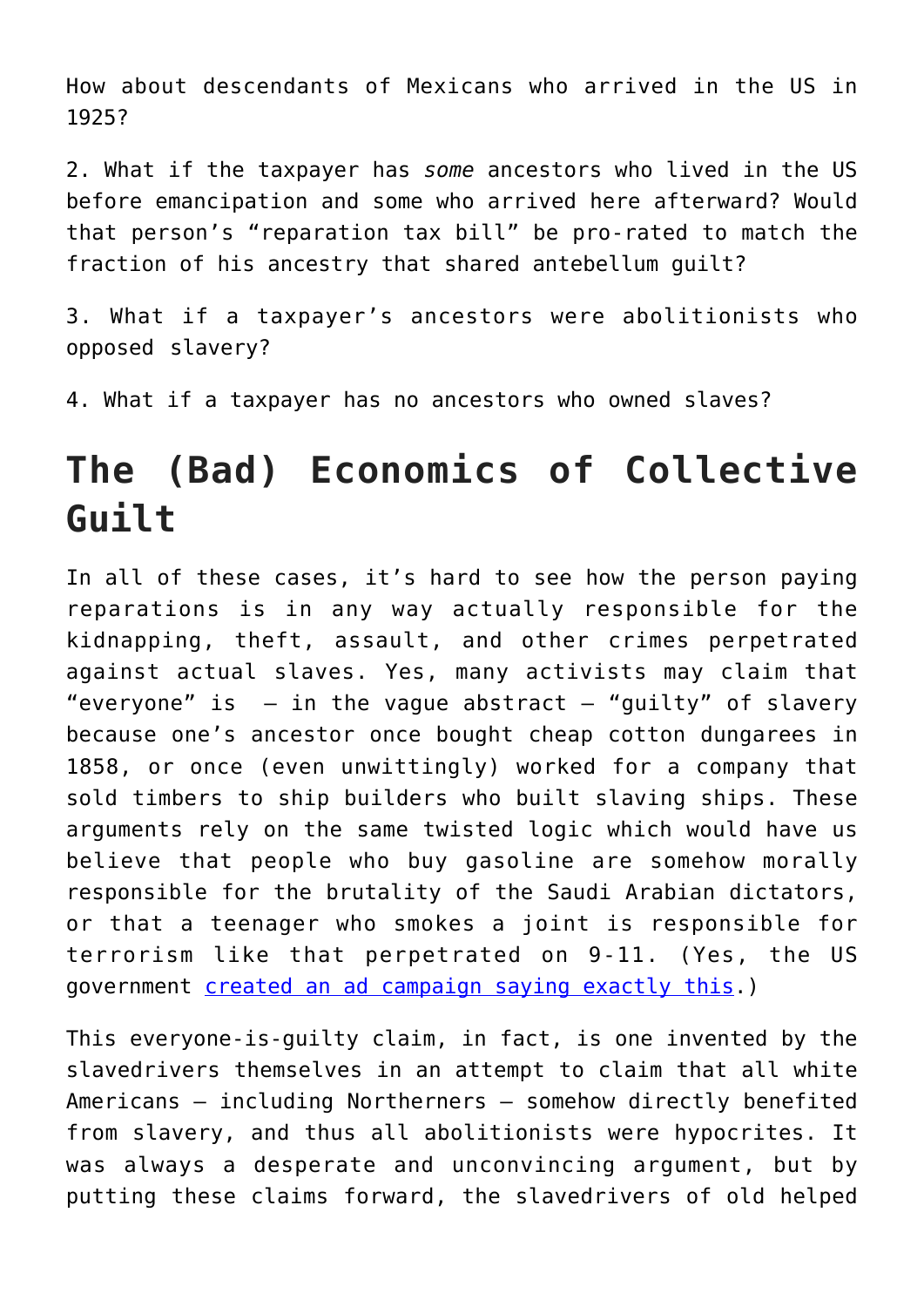pave the way for the modern-day reparations advocates.

In real life, the people responsible for slavery are only the people who directly owned, sold, or traded in slaves; and the politicians who pushed to preserve, spread, or defend slavery through legislation and the state's police powers.

## **Slavery Suppressed Wages for Many Workers**

Moreover, many non-slaves can be shown to have been *negatively* impacted by slavery because it acted to suppress wages. As historian Kerry Leigh Merritt describes in detail in her book *[Masterless Men: Poor Whites and Slavery in](https://www.amazon.com/Masterless-Men-Antebellum-Cambridge-American/dp/110718424X/?tag=misesinsti-20) [the Antebellum South](https://www.amazon.com/Masterless-Men-Antebellum-Cambridge-American/dp/110718424X/?tag=misesinsti-20)*, wage-earning, non-slaveholding whites in the South — who constituted the overwhelming majority of the population — received far *lower* wages than they would have had they not been forced to compete with slave labor by a legal system designed to favor the tiny minority of slaveowners. Nor were these effects limited to Southern whites only. The increased profitability of agriculture in the South — thanks to slavery — acted to divert resources from Northern agriculture and industry as well, thus lowering wages for at least some Northern workers. Moreover, capital that poured into the slave plantation *could* have been used to improve worker productivity through innovation in machinery and other capital. Instead, that investment was diverted away from improving free labor, and devoted to expansion and maintenance of the slave economy. Overall, the presence of slaves suppressed wages nationwide.

The fact that slaveowners and plantation owners indisputably benefited from slavery hardly means that white day laborers benefited as well. Yes, chattel slaves fared far worse than any other group. But that doesn't mean those day laborers were  $-$  to use the modern parlance  $-$  "privileged" by the existence of the slave economy. In practice, it